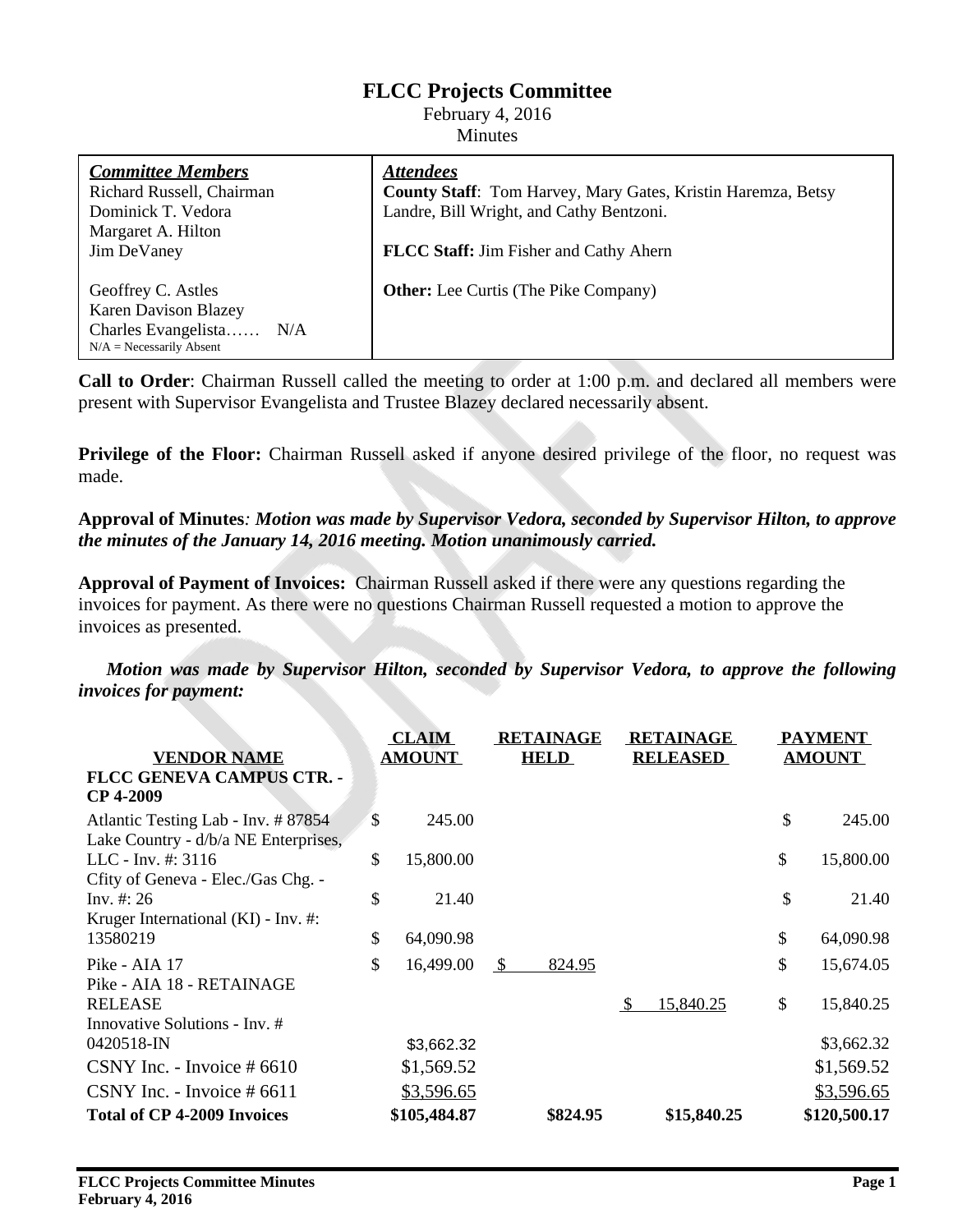| <b>FLCC CAPITAL</b><br><b>MAINTENANCE PROJECT CP 2-</b><br>2013                                       |               |              |               |            |                |            |               |              |
|-------------------------------------------------------------------------------------------------------|---------------|--------------|---------------|------------|----------------|------------|---------------|--------------|
| Advanced Arch. - Inv. #13-065-011 - RETAINAGE<br><b>RELEASE</b>                                       |               |              |               |            | $\mathfrak{D}$ | 2,024.52   | \$            | 2,024.52     |
| Amering & Johnston - Inv. $\#2140$                                                                    | \$            | 5,199.17     |               |            |                |            | \$            | 5,199.17     |
| Teknion - Inv. #1426962                                                                               | \$            | 3,190.10     |               |            |                |            | \$            | 3,190.10     |
| Teknion - Inv. #1426413                                                                               | \$            | 489.48       |               |            |                |            | \$            | 489.48       |
| Teknion - Inv. #1426414                                                                               | \$            | 1,998.65     |               |            |                |            | \$            | 1,998.65     |
| Teknion - Inv. #1426274                                                                               | \$            | 8,357.23     |               |            |                |            | \$            | 8,357.23     |
| Teknion - Inv. #1421969                                                                               | $\mathbb{S}$  | 4,567.24     |               |            |                |            | <sup>\$</sup> | 4,567.24     |
| <b>Total of CP 2-2013 Invoices</b>                                                                    | \$            | 23,801.87    |               |            | \$             | 2,024.52   | \$            | 25,826.39    |
| <b>FLCC CAPITAL</b><br><b>MAINTENANCE PROJECT CP 1-</b><br>2014<br>Advanced Architecture & Planning - |               |              |               |            |                |            |               |              |
| $Inv. # 15-105-001$<br>Advanced Architecture & Planning #                                             | $\mathsf{\$}$ | 8,750.00     | \$            | 437.50     |                |            | \$            | 8,312.50     |
| 15-105-002                                                                                            | \$            | 16,400.00    | \$            | 820.00     |                |            | \$            | 15,580.00    |
| Data Flow - Inv. 458456                                                                               | \$            | 409.80       |               |            |                |            | \$            | 409.80       |
| Data Flow - Inv. 458458                                                                               | \$            | 135.85       |               |            |                |            | \$            | 135.85       |
| Envoy - Inv. #34736                                                                                   | \$            | 3,288.00     |               |            |                |            | \$            | 3,288.00     |
| James & Son Construction - AIA 1                                                                      | $\mathbb{S}$  | 94,500.00    | $\mathcal{S}$ | 4,725.00   |                |            | <sup>\$</sup> | 89,775.00    |
| <b>Total of CP 1-2014 Invoices</b>                                                                    | \$            | 123,483.65   | \$            | 5,982.50   |                |            | \$            | 117,501.15   |
| <b>TOTAL INVOICES TO BE PAID:</b>                                                                     |               | \$147,285.52 |               | \$5,982.50 |                | \$2,024.52 |               | \$143,327.54 |

## **FLCC Capital Maintenance Projects (2008-2015):**

Ms. Ahern talked about James and Son Construction working on the main stairwell project. It is on schedule and the flooring is ordered. They are expected to meet the completion date of February 26, 2016. The D lot bids are back. Ms. Ahern will be presenting the low bidder to the Public Works Committee next week. This work will be completed this spring. The Science Lab C318 bids are out. They are offering a walk through on Friday February 5, 2016 and the bids will be due by the end of February.

Mr. Fisher informed the committee that they are working through items found on the civil rights review that need to be addressed. They have corrected some signage and other small things. The big concern they are working on are the doors to the music studio. They need to make these mechanical to open and stay open for a period of time with the push of a button. They are researching operators for this function.

## **FLCC Geneva Campus Center Project:**

Mr. Curtis from Pike provided an update on the project.

- a. They have received an updated punch list.
- b. February  $10^{th}$  or  $12^{th}$  will be Bob Zilch's final walk through
- c. They are working on a revised booster pump change order
- d. Waiting on four credits, final paperwork, and as build's from LeChase
- e. All the flat-lock panels are installed